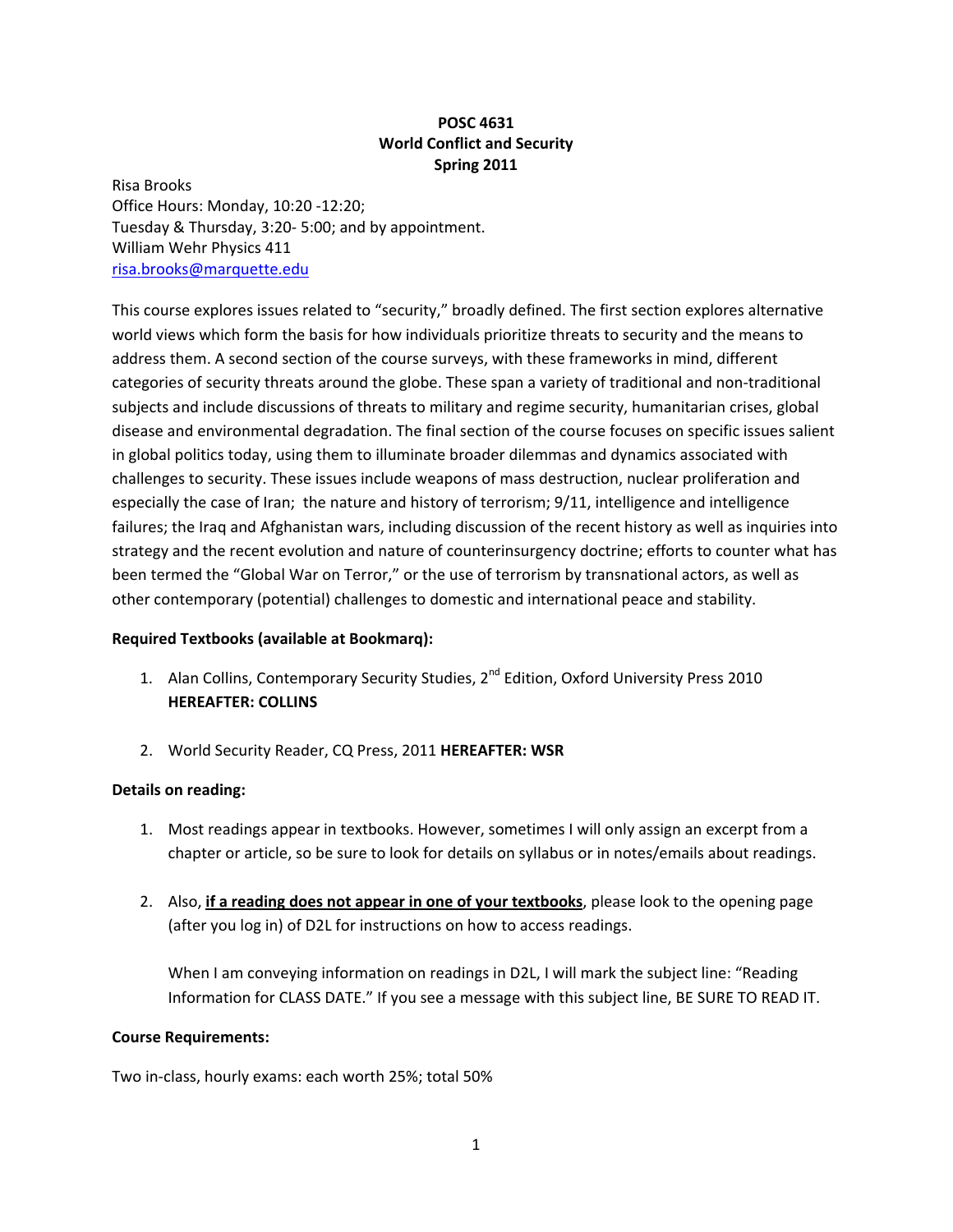One paper due at end of semester (details to be announced): 35%

Bibliography exercise and two surprise quizzes: 15%

Note on quizzes: completing assigned readings is essential to your performance and participation in the course. Twice during the semester I will ask you to answer a question based directly on the readings in class (you will be given 20‐30 minutes). I will grade these with a plus, check, or minus (I expect most students will get a check).

To do well on these quizzes, complete the readings for that day and make sure you know what are the author's main arguments and key supporting points. To be especially prepared, spend a few minutes before class thinking about questions or concerns that the reading raised for you, or things that you believe warrant further discussion.

Overall, I want every student to do well and learn the material. I will do everything I can to help and support students in this process and ask that they apply themselves as well.

## **COURSE SCHEDULE**

### **January 18**

Course Introduction

**January 20** World Security: Whose Security?

Discussion of alternative "referent objects"—states, leaders, people, etc.

Reading:

1.Collins, pages 2‐3 only

2. Begin Reading for World Views (under Jan. 25)

**January 25** World Views or Perspectives on Security Issues

Discussion of world views and how they affect how one prioritizes and evaluates appropriate means for addressing security challenges. (by "world views" I mean Realism, Liberalism/Idealism, Constructivism + Neoconservativism)

Reading:

- *1.* Collins, **Excerpts** TBA from Chapters 2, 3, 4
- *2.* Skim (that is, please note general points) the first sections of entries by Steve Walt and Joshua Muravchik in debate in the National Interest (link below). It will give you a feel of the contrast between the "realist" and "neoconservative" world views.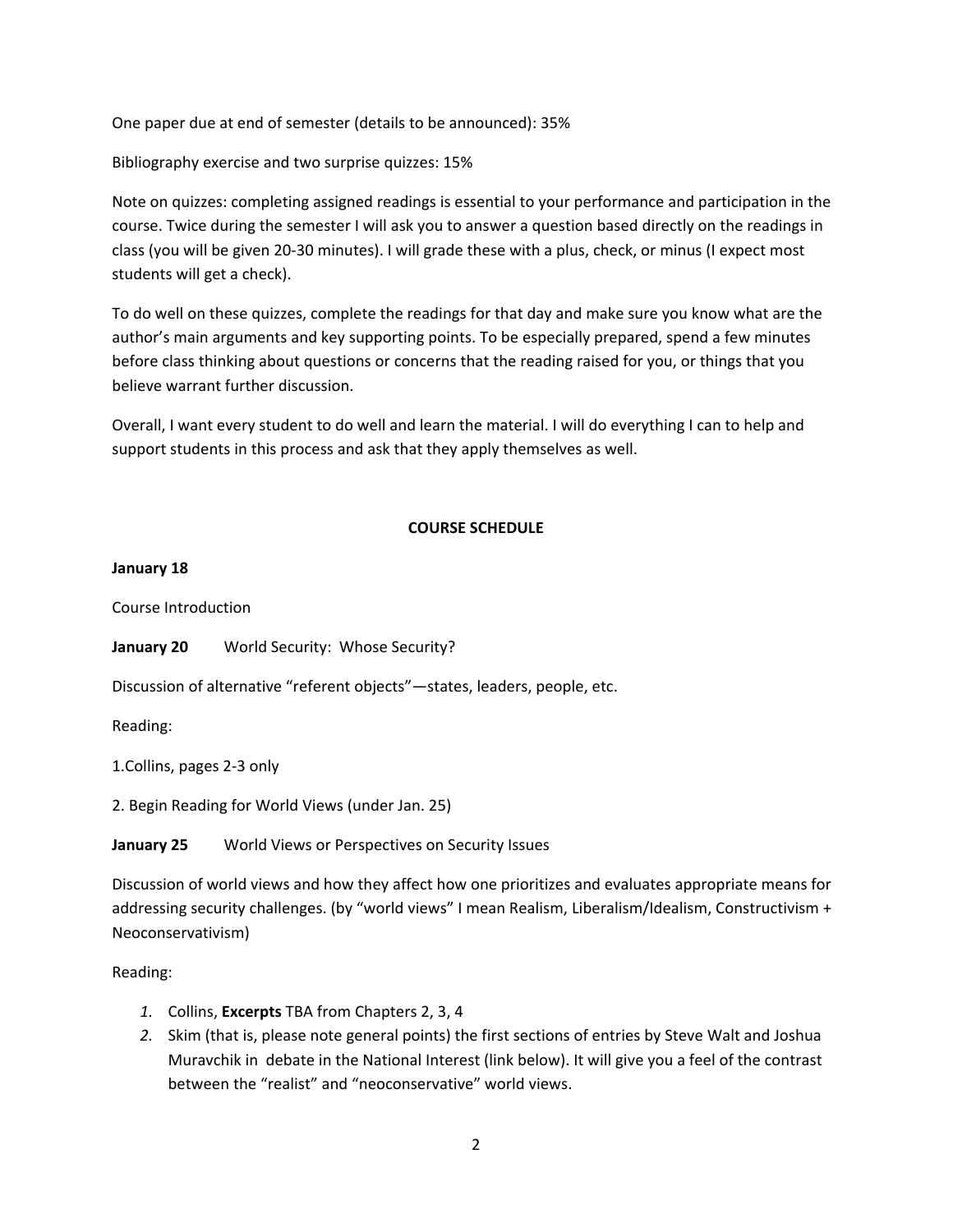## **January 27** Military Security

Discussion of the traditional concept of military security and the dilemmas states face as they pursue it.

## *Reading:*

1. Collins, Chapter 11

**February 1** Regime Security/the Egyptian "revolution" 2011

Discussion of problems that weak and contested states or authoritarian regimes face from societal actors.

### Reading:

- 1. Collins, chapter 12
- 2. Articles on Egyptian protests and Mubarak ouster TBA

## **February 3** Global Disease, Human and State Stability

### Reading:

- 1. Collins, excerpt from chapter 8
- 2. Collins, chapter 24
- 3. Laurie Garrett, "HIV and National Security: What are the Links?" Council on Foreign Relations Report, pages 9‐16

**February 8** Environmental Degradation, Human and State Security

### Reading:

- 1. Collins, chapter 14
- 2. Scott Borgerson, "The Arctic Meltdown: The Economic and Security Implications of Global Warming," *Foreign Affairs* 81, no. 2, March/April 2008.
- 3. Pamela Hess, "Report: Climate Change Linked to National Security," *Associated Press*, June 25, 2008

# OPTIONAL:

1. Joshua Busby, "Climate Change and National Security: An Agenda for Action," CSR No. 32, November 2007, Council on Foreign Relations

# **February 10** Humanitarian Intervention

Reading:

1. Collins, 21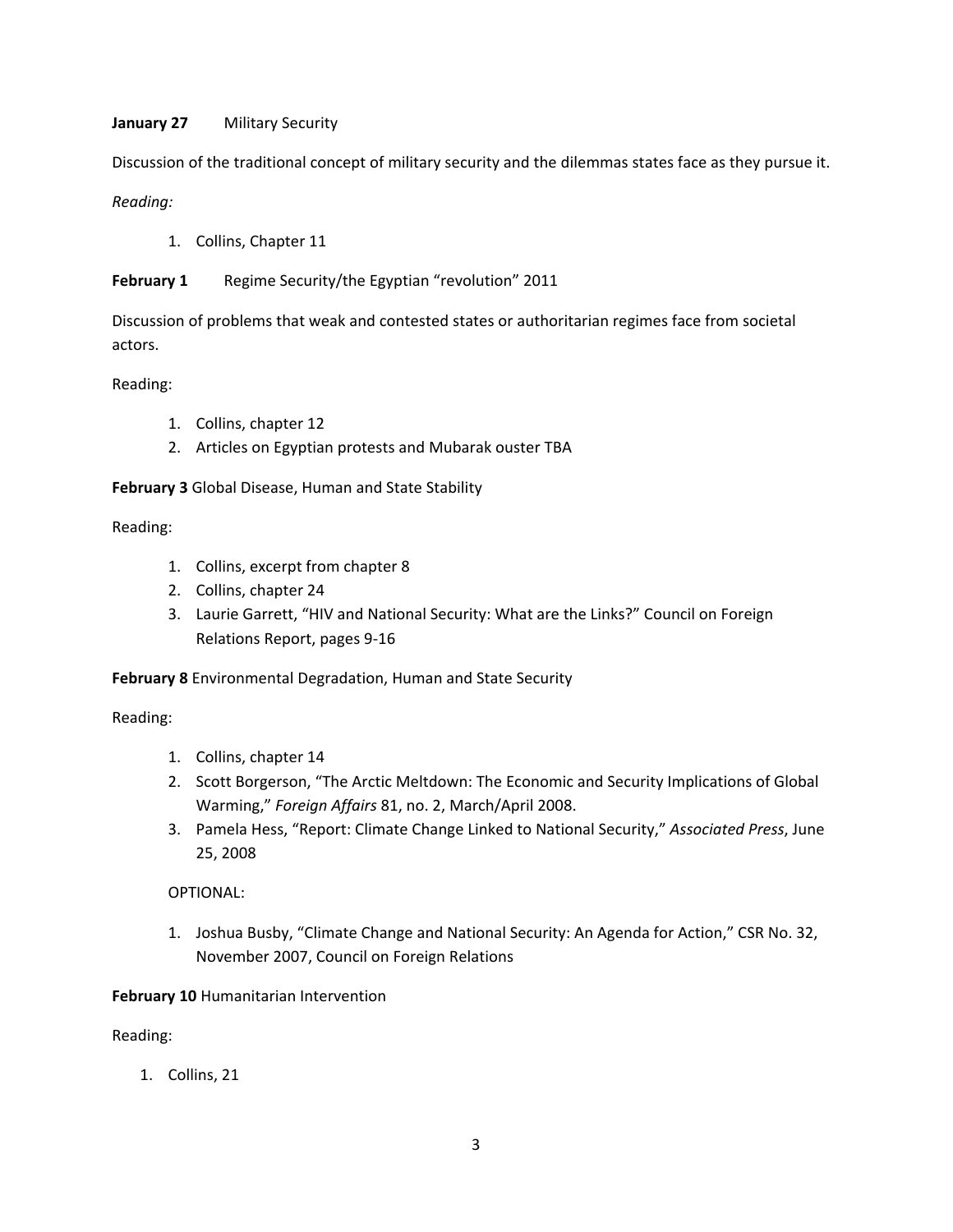### **February 15** Humanitarian Intervention (con't)

Reading:

- 1. WSR: chapter 7
- 2. Additional background readings on Rwanda and Somalia may be assigned

### **February 17**

Catch up and Discussion

## **February 22**

### **HOURLY EXAM #1**

**February 24** WMD and Nuclear Proliferation (begin)

## Reading:

- 1. Collins, chapter 19
- 2. WSR, chapter 4
- **March 1** Case Study: Iran, Sanctions and other options

### Reading:

- 1. WSR: chapter 8
- **March 3** Iran (finish); Start Terrorism

### Reading:

- 1. Article on sanctions
- 2. News articles
	- a. David Sanger, "US rejected aid for Israeli raid on Iranian nuclear site," *The New York Times*, January 11, 2009
	- b. William Broad, John Markoff and David Sanger, "Israel tests on worm called crucial in Iran nuclear delay," *The New York Times*, January 15. 2011.
	- c. Jo Becker, "U.S. Approved Business with Blacklisted Nations," *The New York Times*, December 23, 2010.
	- d. Charlie Savage and Mark Landler, "Black market Shows Iran can adapt to sanctions," *The New York Times*, October 5, 2009.

**March 8** What is Terrorism and why it is so difficult to define?

Reading: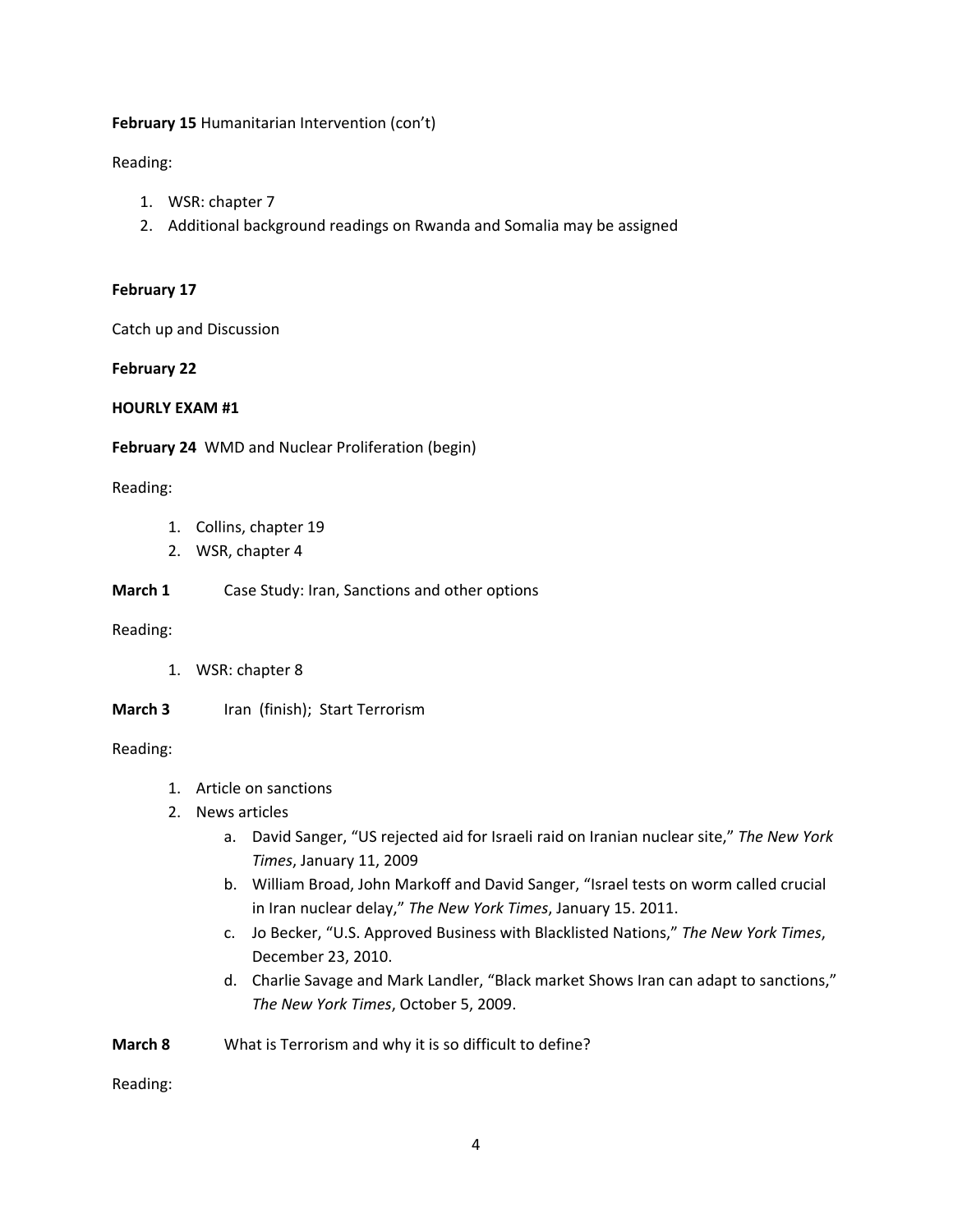1. Collins, chapter 20

## **March 10** Terrorism: History and Examples

## **(March 15 & 17 = spring break)**

## **March 22**

9/11

From the perpetrator's side: Why did they do it?

Reading:

- 1. Peter Bergen, "What were the causes of 9/11" New America Foundation Available at http://www.prospectmagazine.co.uk/2006/09/whatwerethecausesof911/
- 2. Additional short articles to be assigned.

## **March 24**

From the victim's side: Was 9/11 an Intelligence Failure

- 1. News articles:
	- a. Neil A. Lewis, "Superior Says he didn't See agent's report on Moussaoui" *The New York Times*, March 22, 2006.
	- b. Additional memos and news articles on intelligence to be disseminated by professor
- 2. Kevin Michael Dirksen, "Commentary: The Logistics of Actionable Intelligence Leading to 9/11" *Studies in Conflict and Terrorism* 28, no. 3 (May‐June 2005), 253‐268.
- **March 29** 9/11 continued; start Iraq 2003 War

*Reading:*

- 1. WSR: Chapter 2
- 2. Additional article TBA

**March 31** The Iraq 2003 War and the Bush Doctrine

The significance of Intelligence

### Reading:

1. Collins, chapter 18

# **April 5**

Intelligence and Intelligence Failures Redux: The Case of WMD in Iraq

Reading: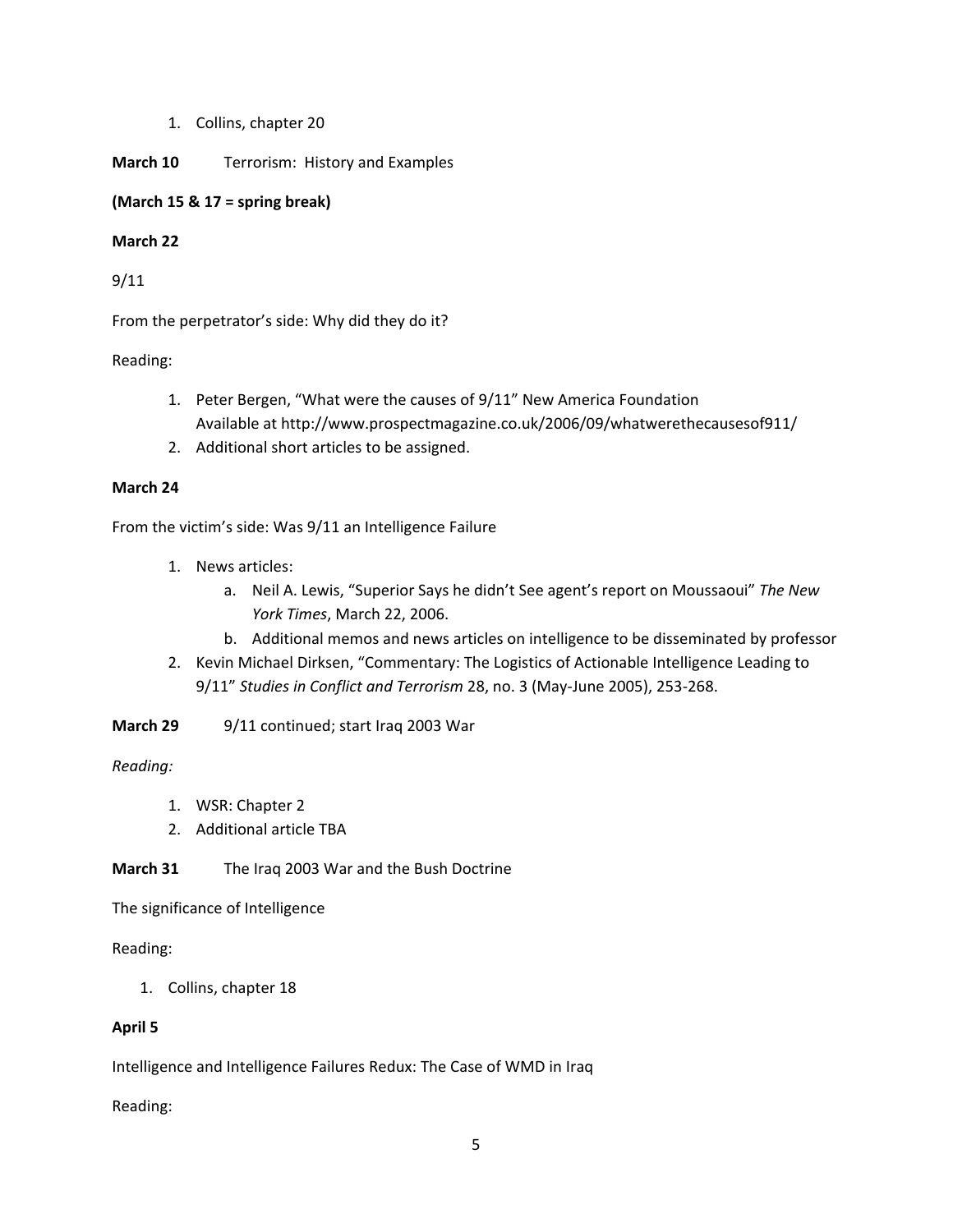1. Robert Jervis, "Reports, Politics, and Intelligence Failures: The Case of Iraq," *Journal of Strategic Studies*, vol. 29, no. 1, 3‐52, February 2006

## **April 7**

The Iraq War: May 1, 2003 to the present

## Begin Afghanistan

# Reading:

- 1. Daniel Byman, "An autopsy of the Iraq Debacle: Policy failure or a Bridge Too Far?" *Security Studies*, 17, no. 4 (2008), 599‐643
- 2. Hamza Hendawi, "Leaving Iraq ends US Mission veiled in Ambivalence," *The Associated Press*, October 18, 2009.

# OPTIONAL reading:

- 1. U.S. internal Official History of Iraq War at National Security Archive: http://www.gwu.edu/~nsarchiv/index.html (scroll down page to find links to "The Iraq War, Parts I, II, III).
- 2. Nora Bensahel, "Mission Not Accomplished" in War in Iraq: Planning and Execution, Thomas Mahnken and Thomas Keaney, eds., Routledge.

# **April 12**

The Afghanistan War

Counterinsurgency 101: The debate and its application in Afghanistan (start)

### Reading:

1. WSR Chapter 1

OPTIONAL reading:

1. Kenneth Katzman, "Afghanistan: Post‐Taliban Governance, Security and US policy," Congressional Research Service, CRS Report for Congress, July 21, 2010.

### **April 14**

Controversies over the use of Predator Drones and Unmanned Aerial Drones (UAVs)

### Reading:

1. WSR: chapter 6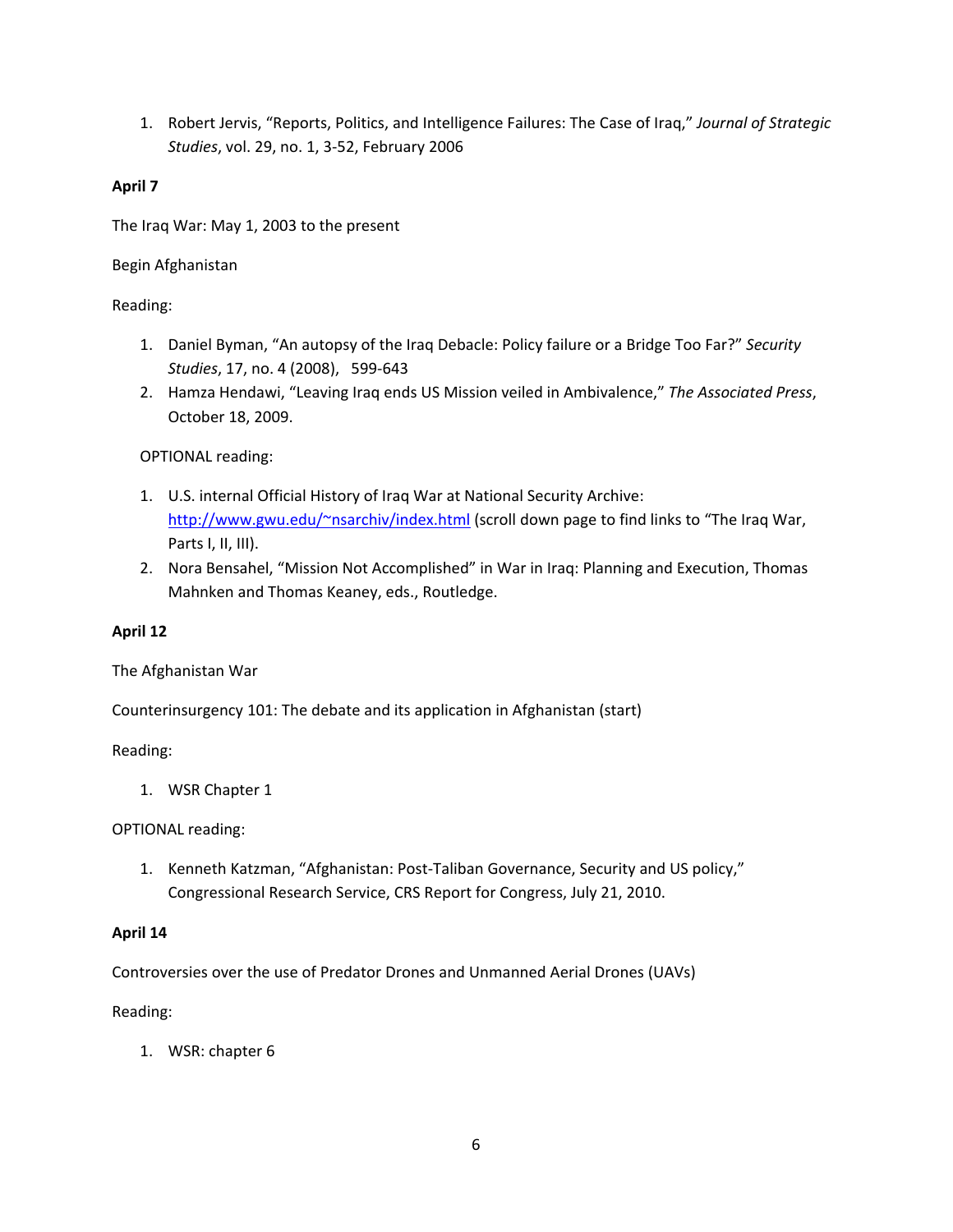- 2. "The Great Debate" *The National Interes*t, March/April 2010 Available at http://nationalinterest.org/greatdebate/debating‐afghanistan‐3795 (please make sure to click on all four sections; 2 from pillar and 2 from Nagl)
- 3. Press reports
	- a. See overview of drones in NYT times topics, available at http://topics.nytimes.com/top/reference/timestopics/subjects/u/unmanned\_aerial\_veh icles/index.html?scp=1&sq=drones%20times%20topics&st=cse
	- b. "Lethal Force Under Law," *The New York Times*, October 9, 2010
	- c. C. Christine Fair, "Drone Wars," *Foreign Policy Magazine*, 5/28/2010.
	- d. Mark Mazzeti and Eric Schmidt, "C.I.A. Steps up drone attacks on Taliban in Pakistan," *The New York Times*, September 27, 2010.

#### **April 19**

What is threat posed by transnational Terrorism?

What is a viable counterterror strategy?

Reading:

- *1.* John Mueller, "Is there still a terrorist threat," *Foreign Affairs* 85, no. 5 (Spet.‐Oct. 2006)
- 2. Jeevan Vasagar, "Life After Terror," *The Guardian (London),* September 10, 2004.
- 3. Bruce Hoffman, "A Counterterrorism Strategy for the Obama Administration," *Terrorism and Political Violence* 21, no. 3 (2009), 359‐377

### **April 21**

Easter break (no class)

### **April 26**

Catch‐up and Discussion

### **April 28**

### **Hourly Exam #2**

### **May 3**

Library/Bibliography Exercise (details to be discussed in class)

### **May 5**

Paper Discussion and Presentations

### **May 13**